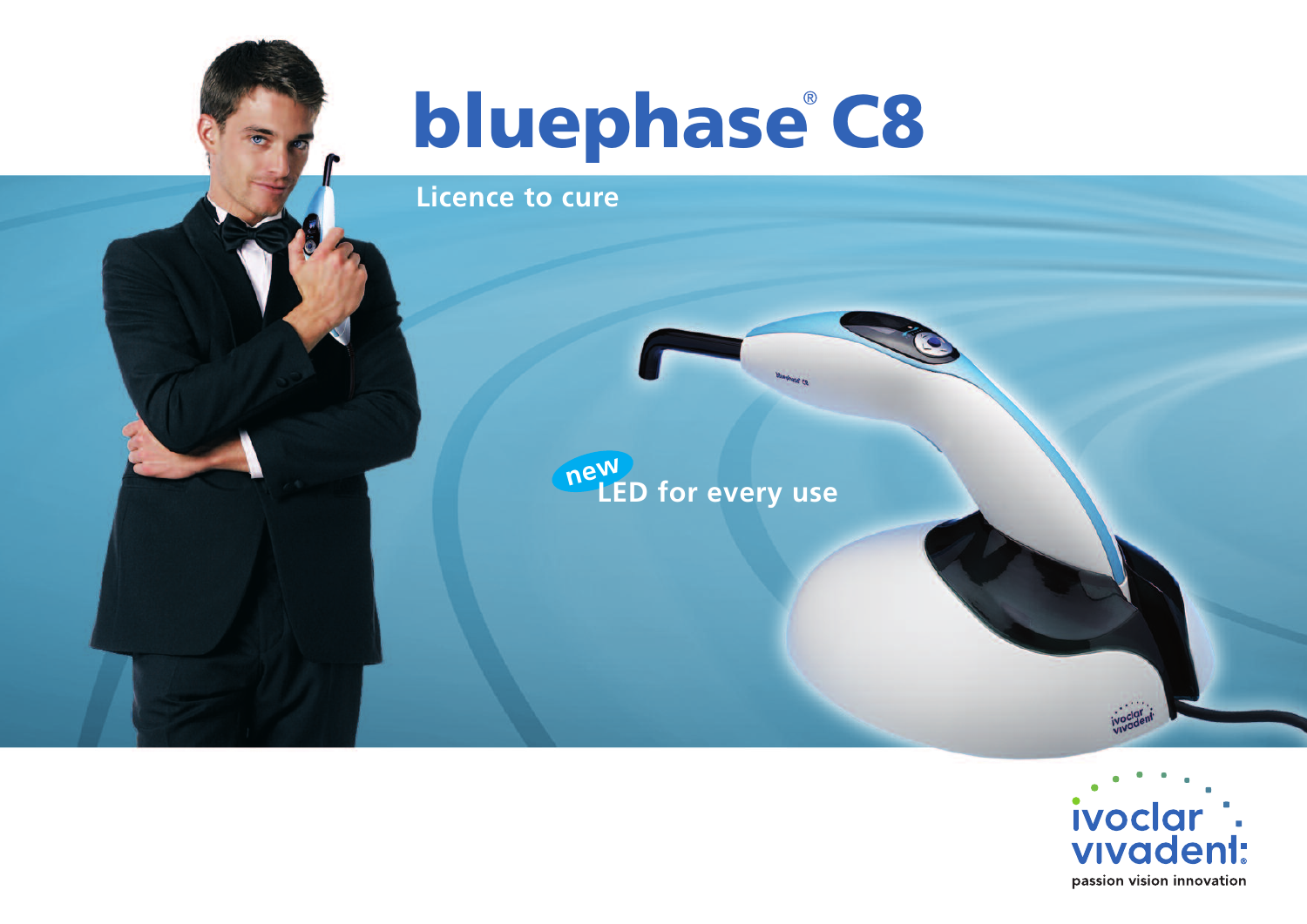# **bluephase** ® **–** The next generation in light-curing

**Every material due to polywave** ® **LED** With its specially developed **polywave LED**, the 2nd generation of the bluephase family sets new standards in the dental practice.

In contrast to conventional LED devices, the new polywave LED achieves an optimal broadband range from 385 to 515 nm, which is similar to the spectrum of halogen lights that served as its model. The new polywave LED light is therefore suitable for all photoinitiators.

**Every indication due to continuous cooling** As opposed to annoying interruptions and irritating waiting times, the invisible and virtually noiseless fan of the bluephase light allows continuous operation without any clinical limitations – even extensive restorations can be placed without interruptions.

**Every position due to 10-mm light probe** The rotating 10-mm light probe allows for enhanced accessibility to all restored areas.

The large diameter ensures that even large cavities are completely irradiated with light. Time-consuming multiple irradiations of MOD restorations are a thing of the past.



Every material due to polywave LED

Due to the two different LEDs that are used – one with approx. 410 nm and the other approx. 470 dominant wavelength – bluephase is suitable for all lightcuring materials.





Large emission window – the broad 10-mm light probe allows MOD fillings to be irradiated only once, saving valuable time.

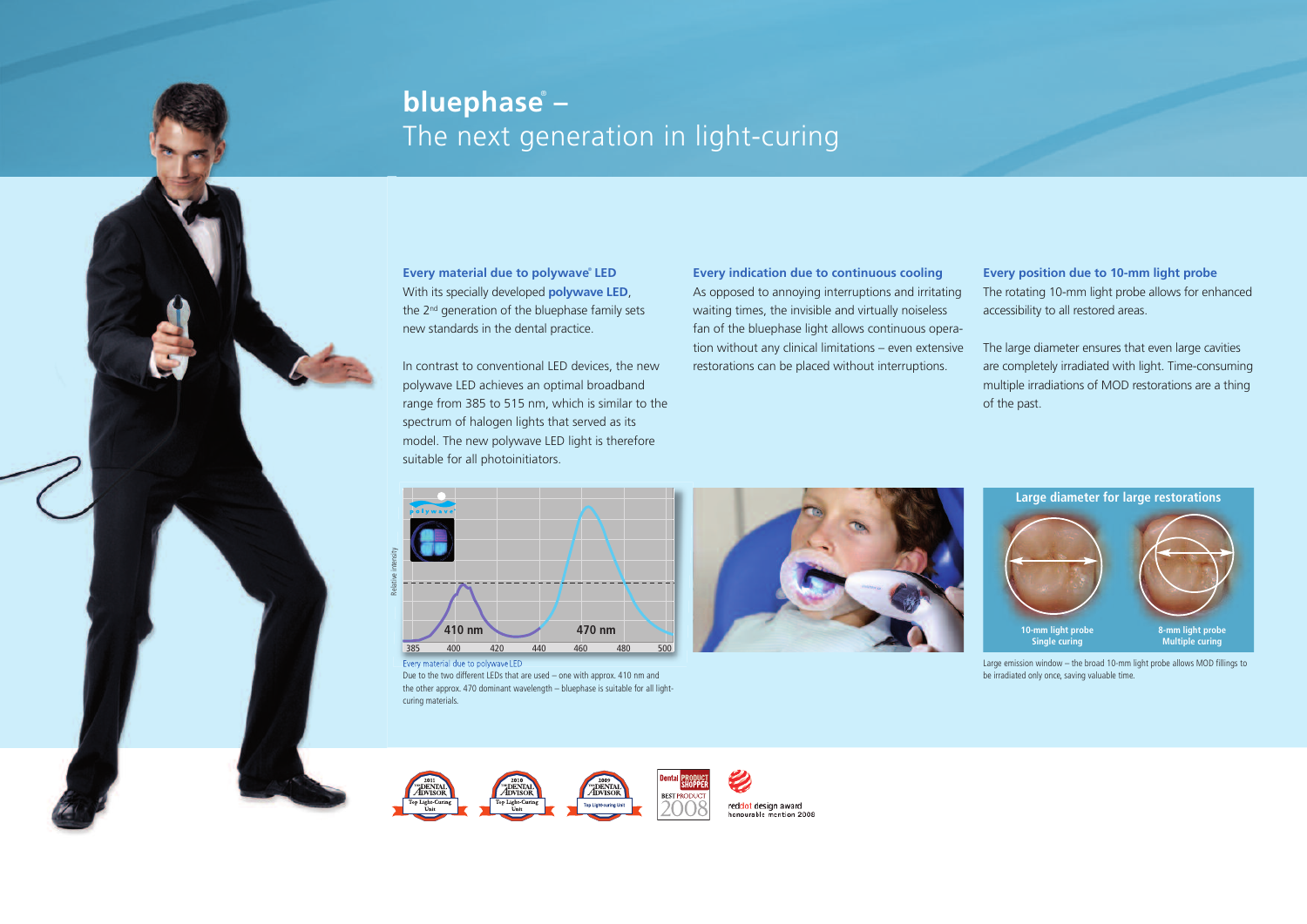# **bluephase** ® **C8 –** on an economical mission

## **The dental experts agree:**



*The new bluephase fills the last small gap with its different LEDs for all photoinitiators. Absolutely recommendable.*



#### **bluephase C8 …**

In comparison with the cordless bluephase, bluephase C8 is streamlined to the essential properties, providing excellent value for money.

### **… on an economical mission**

As a mains-operated LED curing light with a light intensity of **800 mW/cm2**, bluephase C8 allows time-saving, short curing times.

Due to the light-scattering characteristics of the **parallel-walled 10-mm light probe**, even deep proximal boxes can easily be cured.

# **Everything from the same manufacturer** Ivoclar Vivadent provides the best prerequisites for a durable aesthetic composite restoration by offering optimally coordinated products and outstanding precision in terms of light intensity. This is also supported by a field study conducted at the Johannes Gutenberg University.



#### 800 mW/cm2  $\ddot{\phantom{1}}$ ÷ s 0 t [s]  $\ddot{\phantom{1}}$ 650 mW/cm2 s 0 t [s] 800 mW/cm2 650 mW/cm2  $\blacktriangle$ s 0 5 t [s]

Three easy-to-use programs – High Power for rapid curing, Low Power for curing areas near the pulp and Soft Start for stress-reduced polymerization.

#### **Field test on light intensity** (mW/cm2 )

|                               | Value indicated<br>by manufacturer | Mean value<br>measured | Units with an<br>intensity of $<$ 70 %<br>of the value stated<br>by manufacturer |
|-------------------------------|------------------------------------|------------------------|----------------------------------------------------------------------------------|
| bluephase<br>(previous model) | $1,100 \ (\pm 10 \%)$              | 1.066                  | 0%                                                                               |
| L.E.Demetron I*               | 1.000                              | 699                    | 67 %                                                                             |
| Translux Power Blue*          | 1.000                              | 513                    | 100 %                                                                            |
| Elipar FreeLight 2*           | 1.000                              | 602                    | 58 %                                                                             |

Source: C.-P. Ernst, Johannes Gutenberg Universität Mainz, 2006 (excerpt) \* Not registered trademarks of Ivoclar Vivadent AG.

In this field study, the light output of 660 curing lights that are used in dental practices was tested.A particular feature of the test was that the light intensity was measured using the integrating sphere, which determines the absolute light intensity with high precision.